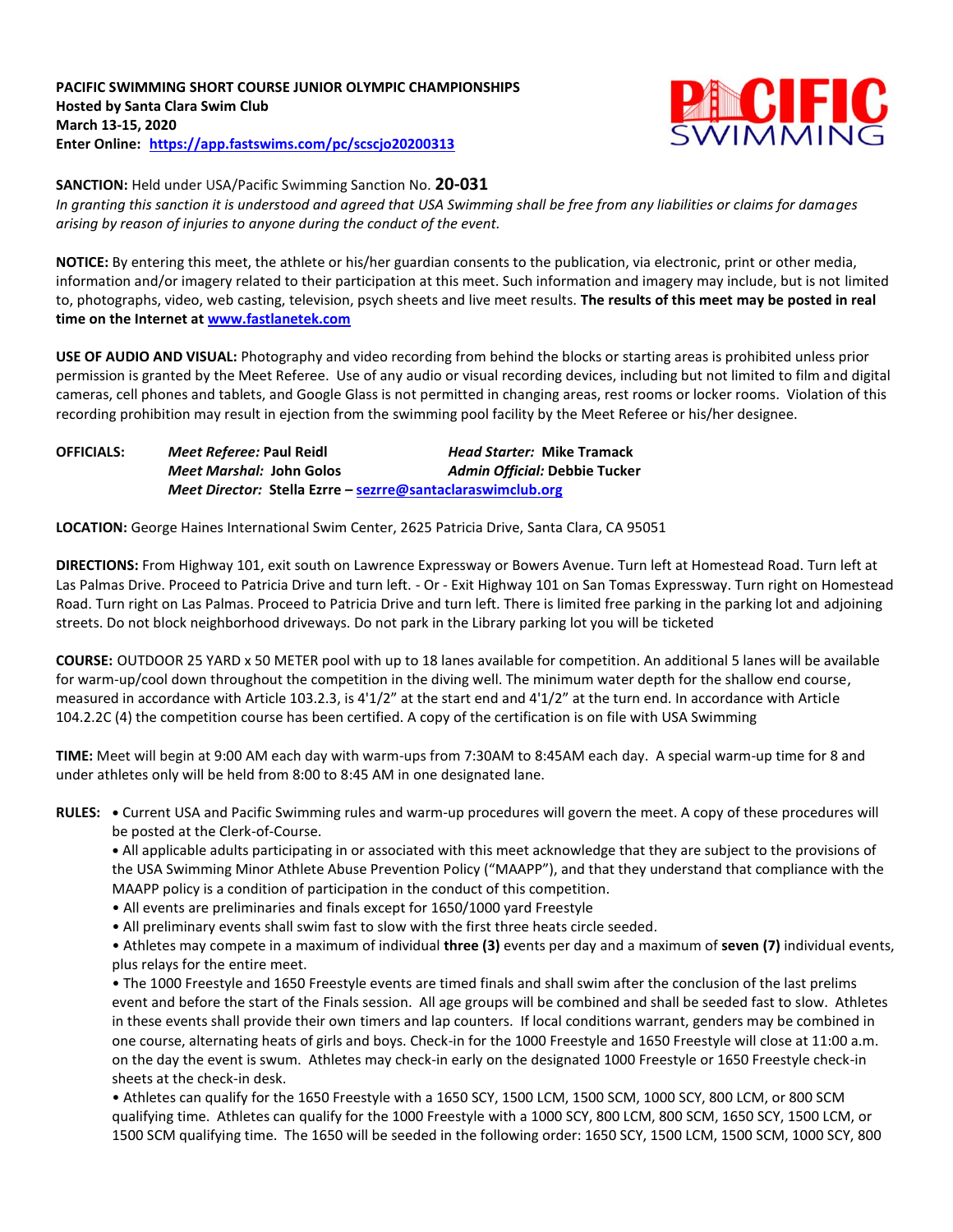LCM, and 800 SCM. The 1000 will be seeded in the following order: 1000 SCY, 800 LCM, 800 SCM, 1650 SCY, 1500 LCM, and 1500 SCM.

• Athletes in the 500 yard freestyle must provide their own timers and lap counters during prelims

• All Relay events are timed finals and shall swim after the conclusion of the last finals event and shall be seeded fast to slow. Entries must be received by the entry deadline – no deck entered relays. Relay Only Athletes must be entered on the relay only list

**•** If local conditions warrant it the Meet Referee, with the concurrence of the Meet Director, may require a mandatory scratch down. Immediate cash refunds shall be made for any mandatory scratches.

- All coaches and deck officials must wear their USA Swimming membership cards in a visible manner.
- Prelims will be swum as combined age groups 10&U, 11-12 & 13-14 in preliminary heats

**•** Clubs will be assigned Lane Timing Assignments *for prelims* by the Meet Director and those assignments will be posted on **[www.santaclaraswimclub.org](http://www.santaclaraswimclub.org/)** and **[www.pacswim.org](http://www.pacswim.org/)**. SCSC will provide the timers for finals, (Athletes in the 500 Freestyle, 1000 Freestyle and 1650 Freestyle shall provide their own timers and lap counters). Parents from unassigned clubs: please take your turn at timing.

• Championship Finals Only with the top 10 athletes in 10&U, 11's, 12's, 13's and 14's year olds qualifying for each final.

**ATTENTION HIGH SCHOOL ATHLETES:** High school athletes in season need to be Unattached from this meet. It is the athlete's responsibility to be Unattached from this meet. Athletes can un-attach at the meet if necessary. This does not apply to athletes swimming under the rules of the Nevada Interscholastic Activities Association (NIAA).

**UNACCOMPANIED ATHLETES:** Any USA Swimming athlete-member competing at the meet shall be accompanied by a USA Swimming member-coach for the purposes of athlete supervision during warm-up, competition and warm-down. If a coach-member of the athlete's USA Swimming Club does not attend the meet to serve in said supervisory capacity, it is the responsibility of the athlete or the athlete's legal guardian to arrange for supervision by a USA Swimming member-coach. The Meet Director or Meet Referee may assist the athlete in making arrangements for such supervision; however, it is recommended that such arrangements be made in advance of the meet by the athlete's USA Swimming Club Member-Coach.

**RACING STARTS:** Athletes shall be certified by a USA Swimming member-coach as being proficient in performing a racing start or shall start the race in the water. It is the responsibility of the athlete or the athlete's legal guardian to ensure compliance with this requirement.

**RESTRICTIONS:** • Smoking and the use of other tobacco products is prohibited on the pool deck, in the locker rooms, in spectator seating, on standing areas and in all areas used by athletes, during the meet and during warm-up periods.

- Sale and use of alcoholic beverages is prohibited in all areas of the meet venue.
- No glass containers are allowed in the meet venue.

• No electric or propane heaters / containers or similar devices including gasoline powered generators, other than provided for meet operations, are allowed in any areas of the meet venue.

• All shelters must be properly secured. Coaches' canopies may be set up along the sides end to end of the pool. No team canopies on the inside of the venue will be permitted. Team canopies can be placed on the outside of the venue on the grass on the lawn bowling side. Please take your belongings and lower and secure your tent each night. The City of Santa Clara and The Santa Clara Swim Club are not responsible for lost, stolen or missing items.

• Deck Changes are prohibited.

• Destructive devices, to include but not limited to, explosive devices and equipment, firearms (open or concealed), blades, knives, mace, stun guns and blunt objects are strictly prohibited in the swimming facility and its surrounding areas. If observed, the Meet Referee or his/her designee may ask that these devices be stored safely away from the public or removed from the facility. Noncompliance may result in the reporting to law enforcement authorities and ejection from the facility. Law enforcement officers (LEO) are exempt per applicable laws.

• Operation of a drone, or any other flying apparatus, is prohibited over the venue (pools, athlete/coach areas, spectator areas and open ceiling locker rooms) any time athletes, coaches, officials and/or spectators are present.

• No pets or animals allowed in venue except for service animals.

• Except for coaches' seating next to the pool no chairs, canopies, tents, or "camping" in the competition pool area. All athlete and spectator chairs, canopies, tents, or other set-ups shall be outside the competition pool gates and, on the lawn, only. SCSC and the City of Santa Clara are not responsible for your set up if you leave them overnight. • No overnight parking is permitted.

• **The pool deck will be restricted**. **Only Athletes, coaches, officials, and meet personnel with a deck credential will be allowed into the restricted areas.**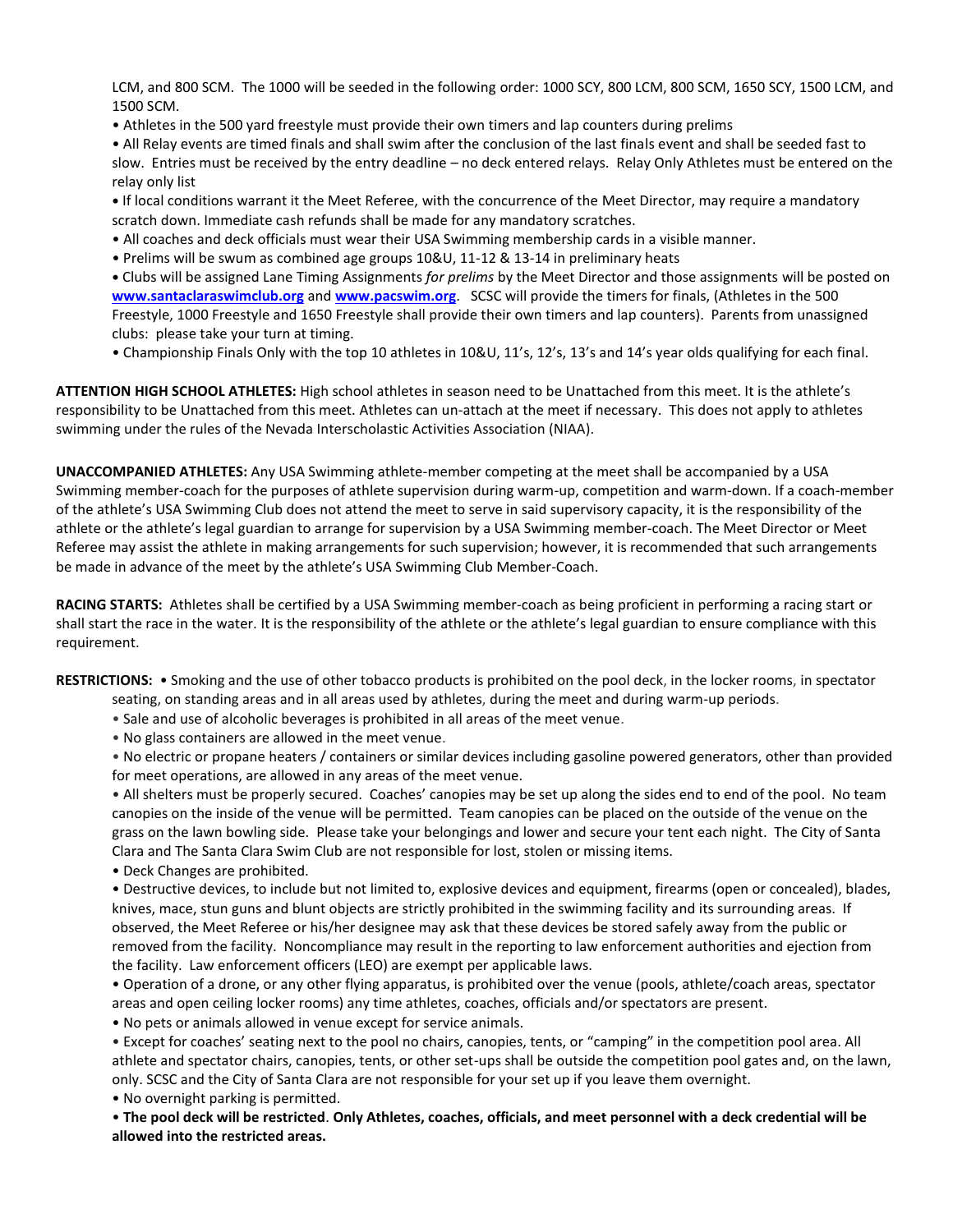- **ELIGIBILITY:** Athletes shall be current members of USA Swimming and shall enter their name and registration number on their entries exactly as they are shown in their USA Swimming Registration. If this is not done, it may be difficult to match the athlete with the registration and times database. The meet host will check all athlete registrations against the SWIMS database and if not found to be registered, the Meet Director shall accept the registration at the meet (a \$10 surcharge will be added to the regular registration fee). Duplicate registrations will be refunded by mail.
	- Meet is open to Pacific Swimming Athletes only.
	- Athlete's shall have met the "JO" time standard in every event entered. Entries with "NO TIME" shall be rejected.
	- Disabled athletes are welcome to attend this meet and should contact the Meet Director or Meet Referee regarding any special accommodations on entry times and seeding per Pacific Swimming policy.
	- The athlete's age shall be the age of the athlete on the first day of the meet.

**PROOF OF TIME:** Proof of time shall be required for this meet per Pacific Swimming rule Section 4.C.2. All entry times will be verified against the USA Swimming SWIMS database and may be changed in accordance with Pacific Swimming Entry Time Verification Procedures. Entry times must have been achieved after **September 1, 2018** and prior to the closing date of entries for the meet **March 4, 2020 at 11:59 PM PST** If a time cannot be proven prior to the meet, the athlete shall not be allowed to check-in for the event until the entry time has been proven. When possible, the coaches shall be notified of the athletes who have not proven their entry time. No refunds shall be given if a time cannot be proven.

**ENTRY FEES**: \$7.50 per individual event, \$8.00 participation fee per athlete. \$20.00 per relay. \*\*Note, relay only athletes ARE NOT required to pay the participation fee. All entry fees SHALL be included with entry. No refunds shall be made, except mandatory scratch downs.

**ONLINE ENTRIES: Fast Swims:** To enter online go to **<https://app.fastswims.com/pc/scscjo20200313>** This method requires payment by credit card. Fast Swims charges a processing fee for this service, 6.5% of the total entry fees plus \$0.75 per transaction, regardless of the number of athletes. Entering online is a convenience, is completely voluntary, and is no way required or expected of an athlete by Pacific Swimming. Online entries shall be accepted through midnight <close date. Please note that the processing fee is a separate fee from the Entry Fees. If you do not wish to pay the processing fee, enter the meet using a mail entry. **Entering online is a convenience, is completely voluntary, and is in no way required or expected of an athlete by Pacific Swimming.** Online entries will be accepted through **Wednesday**, **March 4, 2020**

**MAILED OR HAND DELIVERED ENTRIES**: Entries shall be on the attached consolidated entry form. Forms shall be filled out completely and printed clearly with athlete's best time. Entries shall be postmarked by midnight, Monday, March 2, 2020 or hand delivered by 6:30 p.m. Wednesday, March 4, 2020. No late entries shall be accepted. Requests for confirmation of receipt of entries should include a self-addressed envelope.

**Make check payable to:** Santa Clara Swim Club

| <b>Mail entries to: Stella Ezrre</b> | <b>Hand deliver entries to: Stella Ezrre</b> |
|--------------------------------------|----------------------------------------------|
| 2625 Patricia Drive                  | 2625 Patricia Drive                          |
| Santa Clara, CA 95051                | Santa Clara, CA 95051                        |

**SEEDING:** Event seeding shall be in the following order: conforming short course yards, non-conforming long course meters, and non-conforming short course meters - USA Swimming rules 207.11.7B. **See Rules for distance events seeding**.

**CHECK-IN**: The meet shall be deck seeded. Athletes shall check-in at the Clerk of Course. No event shall be closed more than 30 minutes before the scheduled start of the session. Close of check-in for remaining events shall be no more than 60 minutes before the estimated time of the start of the first heat of the event. Athletes who do not check-in will not be allowed to compete in the event.

**SCRATCHES**: Pacific Swimming scratch rules shall be enforced. A copy shall be posted at the clerk-of-course.

- Athletes entered in a preliminary individual event in a Preliminaries and Finals meet that is deck seeded who have checked in for that event, shall compete in the event unless they notify the clerk of the course before seeding for that event has begun that they wish to scratch. Failure to compete in an event shall result in being barred from their next preliminary individual event.
- Any athlete qualifying for finals in an individual event who does not wish to compete shall scratch within 30 minutes after the announcement of qualifiers. During this period, qualifiers may also notify the referee that may not intend to compete in finals. In this case, they shall declare their final intention within 30 minutes after the announcement of qualifiers following their individual preliminary event.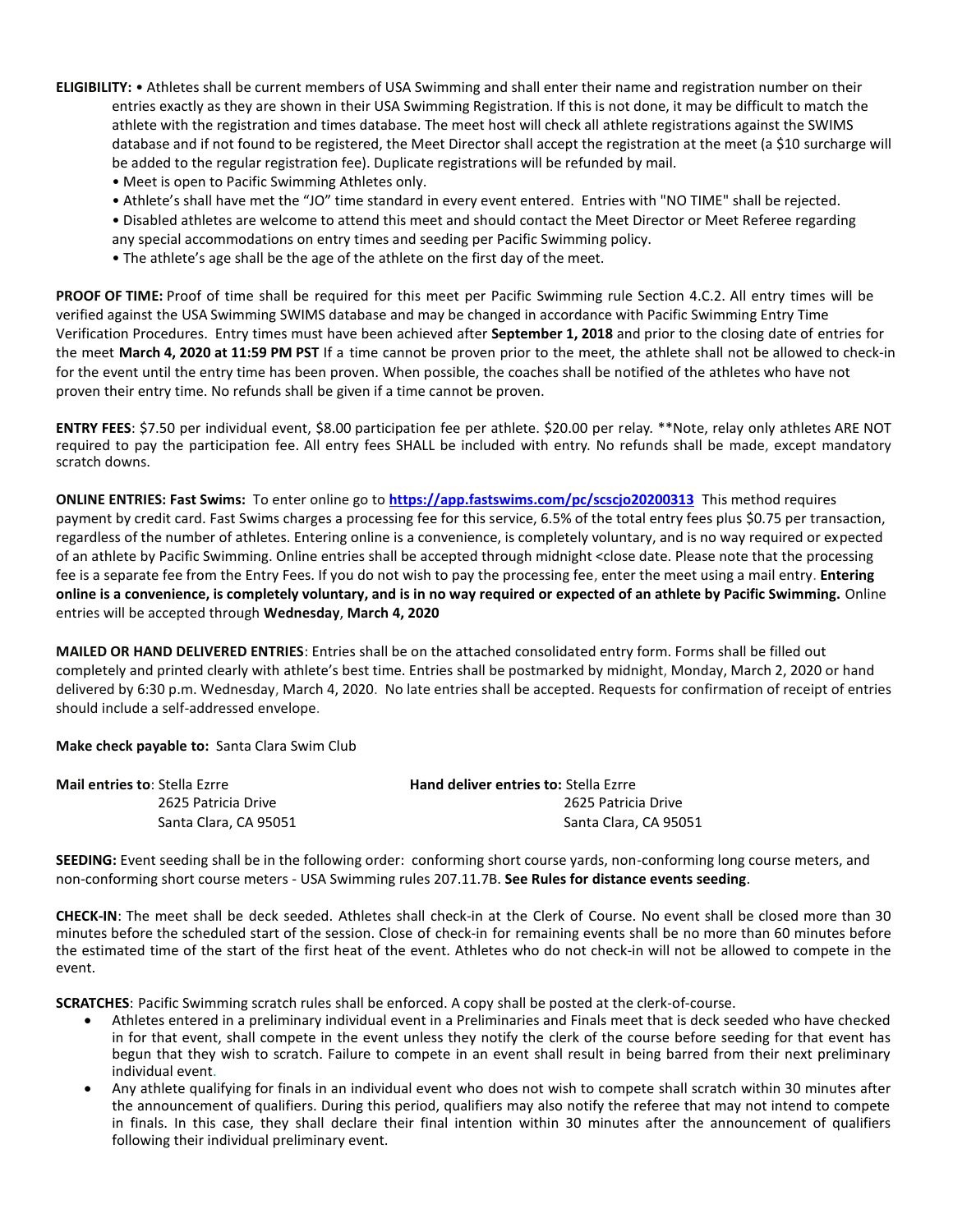- Any athlete qualifying for finals in an individual event who fails to report to the blocks in said final race prior to calling the alternate shall be barred from the remainder of any final events for that day. Should the athlete have no additional final events for that day they will be barred from their next preliminary event.
- If the No-Show occurs on the last day that the athlete is entered in an individual final event in the meet, and no other individual event penalty is applicable, the athlete shall then be fined \$100.00. The fine will be increased to \$150.00 if after 30 days of receiving the letter of notification the party has not made the payment

AWARDS: Individual Events: Medals 1<sup>st</sup> - 10<sup>th</sup>; Relay Events: Medals 1<sup>st</sup> - 3<sup>rd</sup>; Individual High Point: Distinctive awards for high point male and female for ages 10& Under, 11, 12, 13, 14.

**SCORING:** Individual Events: 1<sup>st</sup> - 10<sup>th</sup>: 11-9-8-7-6-5-4-3-2-1

**ADMISSION:** Free. A 3-day meet program will be available for a reasonable fee.

**SNACK BAR:** A snack bar will be available during the meet.

**HOSPITALITY:** Lunch and limited hospitality will be available to all working officials and coaches.

**MISCELLANEOUS:** No noise makers allowed in the pool venue. Parents please respect the area designated for coaches (i.e. do not sit or stand in front of coaches, keep clear of coaches so they may talk to their swimmers.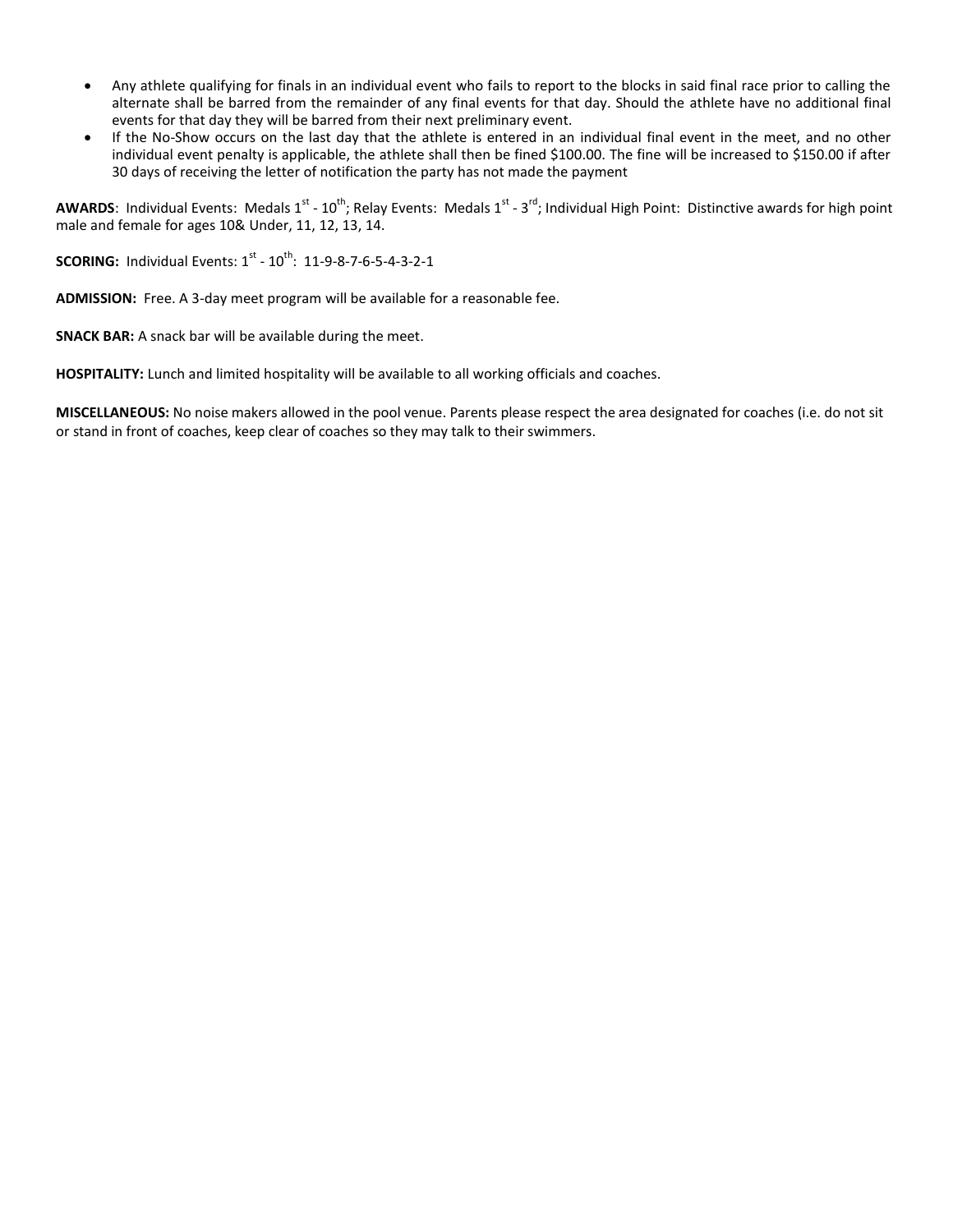### **EVENT SUMMARY:**

|                            |          | Friday, March 13, 2020      |                                  |                   |
|----------------------------|----------|-----------------------------|----------------------------------|-------------------|
| Girls<br><b>Event</b><br># | Age      | Event<br><b>Description</b> | <b>Boys</b><br><b>Event</b><br># | Girl<br>Ever<br># |
| $\mathbf{1}$               | 14<br>13 | 200 IM                      | $\overline{2}$                   | 31                |
| 3                          | 12<br>11 | 200 IM                      | 4                                | 33                |
| 5                          | 10&Un    | 200 IM                      | 6                                | 35                |
| 7                          | 14<br>13 | 100 Back                    | 8                                | 37                |
| 9                          | 12<br>11 | 100 Back                    | 10                               | 39                |
| 11                         | 10&Un    | 100 Back                    | 12                               |                   |
| 13                         | 14<br>13 | 50 Free                     | 14                               | 41<br>43          |
| 15                         | 12<br>11 | 50 Free                     | 16                               | 45                |
| 17                         | 10&Un    | 50 Free                     | 18                               |                   |
| 19                         | 14<br>13 | <b>500 Free</b>             | 20                               | 47                |
| 21                         | 12<br>11 | <b>500 Free</b>             | 22                               | 49<br>51          |
| 23                         | 10&Un    | <b>500 Free</b>             | 24                               |                   |

|                   |             | Day 1                       |                                  |                     |              | Day 2                       |                           |                                         |              | Day 3                              |                               |
|-------------------|-------------|-----------------------------|----------------------------------|---------------------|--------------|-----------------------------|---------------------------|-----------------------------------------|--------------|------------------------------------|-------------------------------|
|                   |             | Friday, March 13, 2020      |                                  |                     |              | Saturday, March 14, 2020    |                           |                                         |              | Sunday, March 15, 2020             |                               |
| irls<br>vent<br># | Age         | Event<br><b>Description</b> | <b>Boys</b><br><b>Event</b><br># | Girls<br>Event<br># | Age          | Event<br><b>Description</b> | <b>Boys</b><br>Event<br># | Girls<br><b>Event</b><br>$\pmb{\sharp}$ | Age          | <b>Event</b><br><b>Description</b> | Boy<br>Ever<br>$\pmb{\sharp}$ |
| $\mathbf{1}$      | 14<br>13    | 200 IM                      | $\overline{2}$                   | 31                  | 14<br>13     | 200 Breast                  | 32                        | 71                                      | 14<br>13     | 200 Back                           | 72                            |
| $\mathbf{3}$      | 12<br>11    | 200 IM                      | 4                                | 33                  | 12<br>$11\,$ | 200 Breast                  | 34                        | 73                                      | 12<br>$11\,$ | 200 Back                           | 74                            |
| $\sqrt{5}$        | 10&Un       | 200 IM                      | 6                                | 35                  | 12           | 50 Fly                      | 36                        | 75                                      | 12           | 50 Breast                          | 76                            |
| $\overline{7}$    | 14<br>13    | 100 Back                    | 8                                | 37                  | 11<br>10&Un  | 50 Fly                      | 38                        | 77                                      | 11<br>10&Un  | 50 Breast                          | 78                            |
| 9                 | 12<br>11    | 100 Back                    | 10                               | 39                  | 14<br>13     | 200 Free                    | 40                        | 79                                      | 14<br>13     | 100 Fly                            | 80                            |
| 11                | 10&Un<br>14 | 100 Back                    | 12                               | 41                  | 12<br>11     | 200 Free                    | 42                        | 81                                      | 12<br>11     | 100 Fly                            | 82                            |
| 13                | 13          | 50 Free                     | 14                               | 43                  | 10&Un        | 200 Free                    | 44                        | 83                                      | 10&Un        | <b>100 Fly</b>                     | 84                            |
| 15                | 12<br>11    | 50 Free                     | 16                               | 45                  | 14<br>13     | <b>200 Fly</b>              | 46                        | 85                                      | 14<br>13     | 100 Breast                         | 86                            |
| 17                | 10&Un<br>14 | 50 Free                     | 18                               | 47                  | 12<br>11     | <b>200 Fly</b>              | 48                        | 87                                      | 12<br>11     | 100 Breast                         | 88                            |
| 19                | 13          | 500 Free                    | 20                               | 49                  | 12           | 50 Back                     | 50                        | 89                                      | 10&Un        | 100 Breast                         | 90                            |
| 21                | 12<br>11    | 500 Free                    | 22                               | 51                  | 11<br>10&Un  | 50 Back                     | 52                        | 91                                      | 14<br>13     | 400 IM                             | 92                            |
| 23                | 10&Un       | 500 Free                    | 24                               | 53                  | 14<br>13     | 100 Free                    | 54                        | 93                                      | 12<br>11     | 400 IM                             | 94                            |
|                   |             |                             |                                  | 55                  | 12<br>11     | 100 Free                    | 56                        | 95                                      | 14<br>13     | 1650 Free                          | 96                            |
|                   |             |                             |                                  | 57                  | 10&Un        | 100 Free                    | 58                        |                                         | 12           |                                    |                               |
|                   |             |                             |                                  | 59                  | 12<br>11     | 100 IM                      | 60                        |                                         | 11           |                                    |                               |
|                   |             |                             |                                  | 61                  | 10&Un        | 100 IM                      | 62                        |                                         |              |                                    |                               |
|                   |             |                             |                                  | 63                  | 14<br>13     | 1000 Free*                  | 64                        |                                         |              |                                    |                               |
|                   |             |                             |                                  |                     | 12<br>11     |                             |                           |                                         |              |                                    |                               |

|            | ⊌aγ 4                       |                                  |                     |          | vay J                              |                                  |
|------------|-----------------------------|----------------------------------|---------------------|----------|------------------------------------|----------------------------------|
|            | rday, March 14, 2020        |                                  |                     |          | Sunday, March 15, 2020             |                                  |
| <b>\ge</b> | Event<br><b>Description</b> | <b>Boys</b><br><b>Event</b><br># | Girls<br>Event<br># | Age      | <b>Event</b><br><b>Description</b> | <b>Boys</b><br><b>Event</b><br># |
| 14<br>13   | 200 Breast                  | 32                               | 71                  | 14<br>13 | 200 Back                           | 72                               |
| 12<br>11   | 200 Breast                  | 34                               | 73                  | 12<br>11 | 200 Back                           | 74                               |
| 12<br>11   | <b>50 Fly</b>               | 36                               | 75                  | 12<br>11 | 50 Breast                          | 76                               |
| &Un        | 50 Fly                      | 38                               | 77                  | 10&Un    | 50 Breast                          | 78                               |
| 14<br>13   | 200 Free                    | 40                               | 79                  | 14<br>13 | 100 Fly                            | 80                               |
| 12<br>11   | 200 Free                    | 42                               | 81                  | 12<br>11 | 100 Fly                            | 82                               |
| &Un        | 200 Free                    | 44                               | 83                  | 10&Un    | <b>100 Fly</b>                     | 84                               |
| 14<br>13   | 200 Fly                     | 46                               | 85                  | 14<br>13 | 100 Breast                         | 86                               |
| 12<br>11   | 200 Fly                     | 48                               | 87                  | 12<br>11 | 100 Breast                         | 88                               |
| 12         |                             |                                  | 89                  | 10&Un    | 100 Breast                         | 90                               |
| 11         | 50 Back                     | 50                               | 91                  | 14       | 400 IM                             | 92                               |
| &Un        | 50 Back                     | 52                               |                     | 13       |                                    |                                  |
| 14<br>13   | 100 Free                    | 54                               | 93                  | 12<br>11 | 400 IM                             | 94                               |
| 12         |                             |                                  |                     | 14       |                                    |                                  |
| 11         | 100 Free                    | 56                               |                     | 13       |                                    |                                  |
| &Un        | 100 Free                    | 58                               | 95                  | 12       | 1650 Free                          | 96                               |
| 12         |                             |                                  |                     | 11       |                                    |                                  |
|            | 100 IM                      | 60                               |                     |          |                                    |                                  |

| 25 | 13-14     | 200 Free<br>Relay | 26 |
|----|-----------|-------------------|----|
| 27 | $11 - 12$ | 200 Free<br>Relay | 28 |
| 29 | 10&Un     | 200 Free<br>Relay | 30 |

| ጋ0 Free<br>Relay | 26 | 65 | $13 - 14$ | 200 Medley<br>Relav | 66 |
|------------------|----|----|-----------|---------------------|----|
| 00 Free<br>Relay | 28 | 67 | $11 - 12$ | 200 Medley<br>Relav | 68 |
| 00 Free<br>Relay | 30 | 69 | 10&Un     | 200 Medley<br>Relay | 70 |

### **Relays\*\* (at the conclusion of Finals) Relays\*\* (at the conclusion of Finals) Relays\*\* (at the conclusion of Finals)**

| Medley<br>Relay | 66 | 97<br>$13 - 14$ |    | 400 Free<br>Relav | 98                |     |
|-----------------|----|-----------------|----|-------------------|-------------------|-----|
| Medley<br>Relav | 68 |                 | 99 | $11 - 12$         | 400 Free<br>Relav | 100 |
|                 |    |                 |    |                   |                   |     |

**1000 & 1650 Freestyle events shall swim after the conclusion of the last trial event and before the starts of the final's session each day. Athletes in these events shall provide their own times and lap counters. Athletes in the 500 freestyle must provide their own timers (prelims only) and lap counters**

> **Time standards are located on the PC website: <http://www.pacswim.org/userfiles/cms/documents/1233/jo-time-std.---lcm-2019-20.pdf>**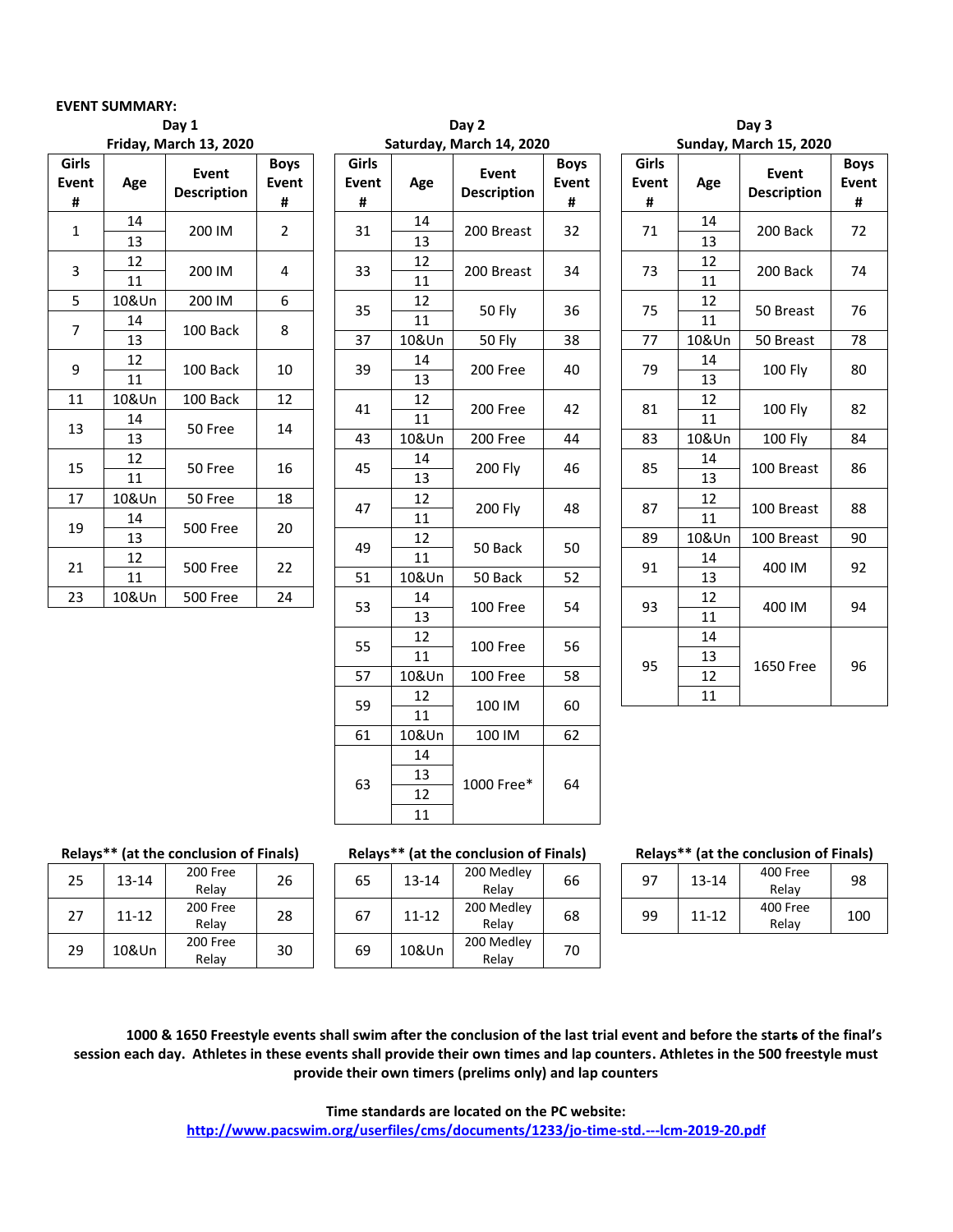## **RELAY ENTRY FORM**

|                    | <b>CLUB</b>      |              |   | <b>LSC</b><br><b>CLUB ABBREVIATION</b> |               |          |                     |               |
|--------------------|------------------|--------------|---|----------------------------------------|---------------|----------|---------------------|---------------|
|                    |                  |              |   |                                        |               |          |                     |               |
|                    |                  |              |   | Friday, March 13, 2020                 |               |          |                     |               |
| <b>GENDER</b>      | <b>AGE GROUP</b> | <b>EVENT</b> | # | A TEAM                                 | <b>B TEAM</b> |          | <b>C TEAM</b>       | <b>D TEAM</b> |
|                    |                  |              |   |                                        |               |          |                     |               |
|                    |                  |              |   |                                        |               |          |                     |               |
|                    |                  |              |   |                                        |               |          |                     |               |
|                    |                  |              |   |                                        |               |          |                     |               |
|                    |                  |              |   |                                        |               |          |                     |               |
|                    |                  |              |   |                                        |               |          |                     |               |
|                    |                  |              |   | Saturday, March 14, 2020               |               |          |                     |               |
| <b>GENDER</b>      | <b>AGE GROUP</b> | <b>EVENT</b> | # | A TEAM                                 | <b>B TEAM</b> |          | <b>C TEAM</b>       | <b>D TEAM</b> |
|                    |                  |              |   |                                        |               |          |                     |               |
|                    |                  |              |   |                                        |               |          |                     |               |
|                    |                  |              |   |                                        |               |          |                     |               |
|                    |                  |              |   |                                        |               |          |                     |               |
|                    |                  |              |   |                                        |               |          |                     |               |
|                    |                  |              |   |                                        |               |          |                     |               |
|                    |                  |              |   |                                        |               |          |                     |               |
|                    |                  |              |   | Sunday, March 15, 2020                 |               |          |                     |               |
| <b>GENDER</b>      | <b>AGE GROUP</b> | <b>EVENT</b> | # | A TEAM                                 | <b>B TEAM</b> |          | <b>C TEAM</b>       | <b>D TEAM</b> |
|                    |                  |              |   |                                        |               |          |                     |               |
|                    |                  |              |   |                                        |               |          |                     |               |
|                    |                  |              |   |                                        |               |          |                     |               |
|                    |                  |              |   |                                        |               |          |                     |               |
|                    |                  |              |   |                                        |               |          |                     |               |
|                    |                  |              |   |                                        |               |          |                     |               |
|                    |                  |              |   |                                        |               |          |                     |               |
|                    |                  |              |   |                                        |               | # RELAYS |                     |               |
| <b>COACH NAME</b>  |                  |              |   |                                        |               |          | RELAY X \$20.00 EA. |               |
| <b>COACH EMAIL</b> |                  |              |   |                                        |               | TOTAL \$ |                     |               |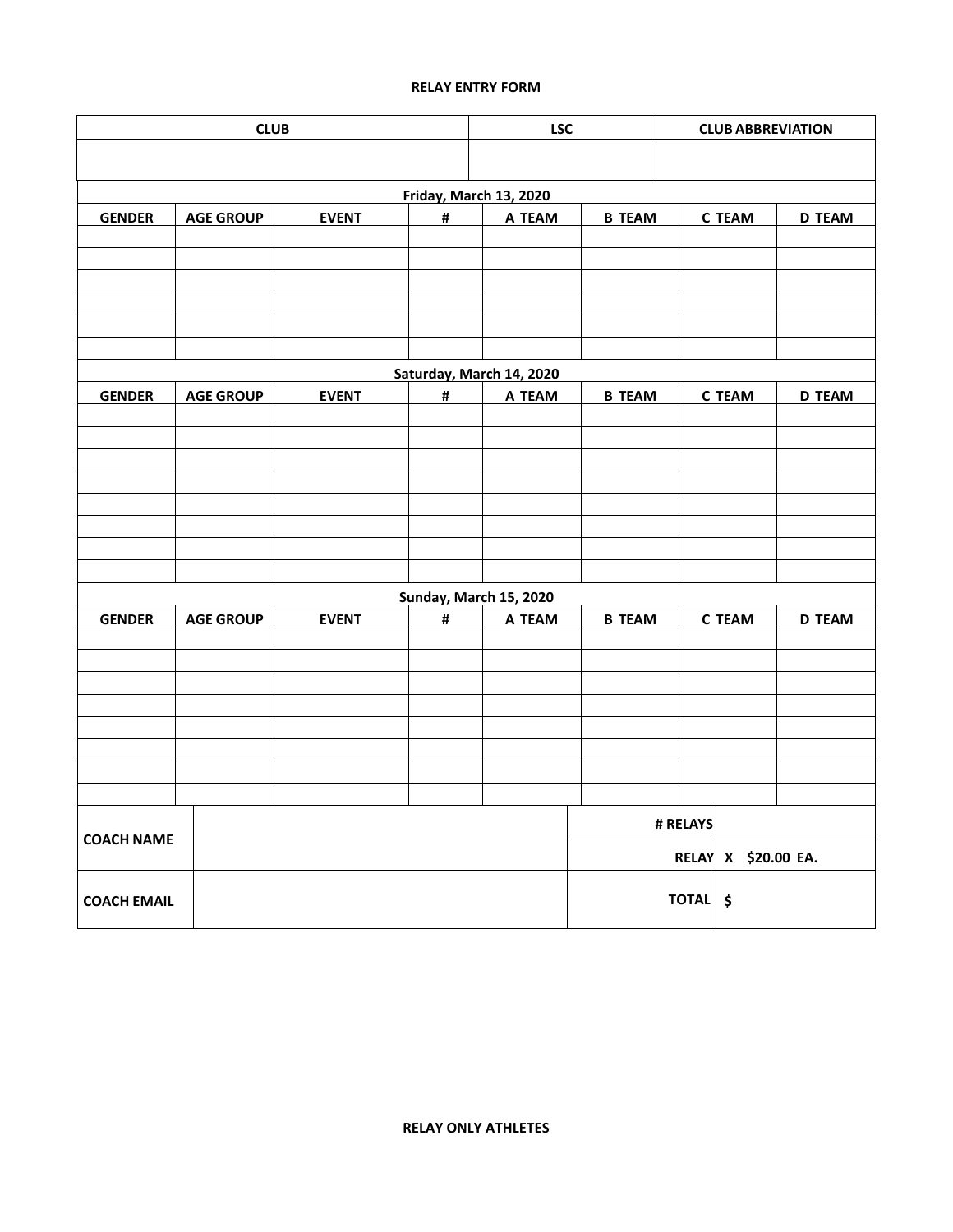| <b>CLUB NAME</b> |                        |                               | <b>LSC</b> | <b>CLUB ABBREVIATION</b>         |  |  |  |  |
|------------------|------------------------|-------------------------------|------------|----------------------------------|--|--|--|--|
|                  |                        |                               |            |                                  |  |  |  |  |
| AGE              | NAME (LAST, FIRST, MI) | <b>GENDER</b>                 |            | <b>USA-S REGISTRATION NUMBER</b> |  |  |  |  |
|                  |                        | $M$ F                         |            |                                  |  |  |  |  |
|                  |                        | $M$ F                         |            |                                  |  |  |  |  |
|                  |                        | $M$ F                         |            |                                  |  |  |  |  |
|                  |                        | $M$ F                         |            |                                  |  |  |  |  |
|                  |                        | $M$ F                         |            |                                  |  |  |  |  |
|                  |                        | $M$ F                         |            |                                  |  |  |  |  |
|                  |                        | $M$ F                         |            |                                  |  |  |  |  |
|                  |                        | $M$ F                         |            |                                  |  |  |  |  |
|                  |                        | $M$ F                         |            |                                  |  |  |  |  |
|                  |                        | $M$ F                         |            |                                  |  |  |  |  |
|                  |                        | $M$ F                         |            |                                  |  |  |  |  |
|                  |                        | $M$ F                         |            |                                  |  |  |  |  |
|                  |                        | $M$ F                         |            |                                  |  |  |  |  |
|                  |                        | $M$ F                         |            |                                  |  |  |  |  |
|                  |                        | $M$ F                         |            |                                  |  |  |  |  |
|                  |                        | $M$ F                         |            |                                  |  |  |  |  |
|                  |                        | $M$ F                         |            |                                  |  |  |  |  |
|                  |                        | $M$ F                         |            |                                  |  |  |  |  |
|                  |                        | $M$ F                         |            |                                  |  |  |  |  |
|                  |                        | $M$ F                         |            |                                  |  |  |  |  |
|                  |                        | $M$ F                         |            |                                  |  |  |  |  |
|                  |                        | M F                           |            |                                  |  |  |  |  |
|                  |                        | $\mathsf{M} \quad \mathsf{F}$ |            |                                  |  |  |  |  |
|                  |                        | $M$ F                         |            |                                  |  |  |  |  |
|                  |                        | $M$ F                         |            |                                  |  |  |  |  |
|                  |                        | $M$ F                         |            |                                  |  |  |  |  |
|                  |                        | $M$ F                         |            |                                  |  |  |  |  |
|                  |                        | $M$ F                         |            |                                  |  |  |  |  |
|                  |                        | $M$ F                         |            |                                  |  |  |  |  |
|                  |                        | $M$ F                         |            |                                  |  |  |  |  |